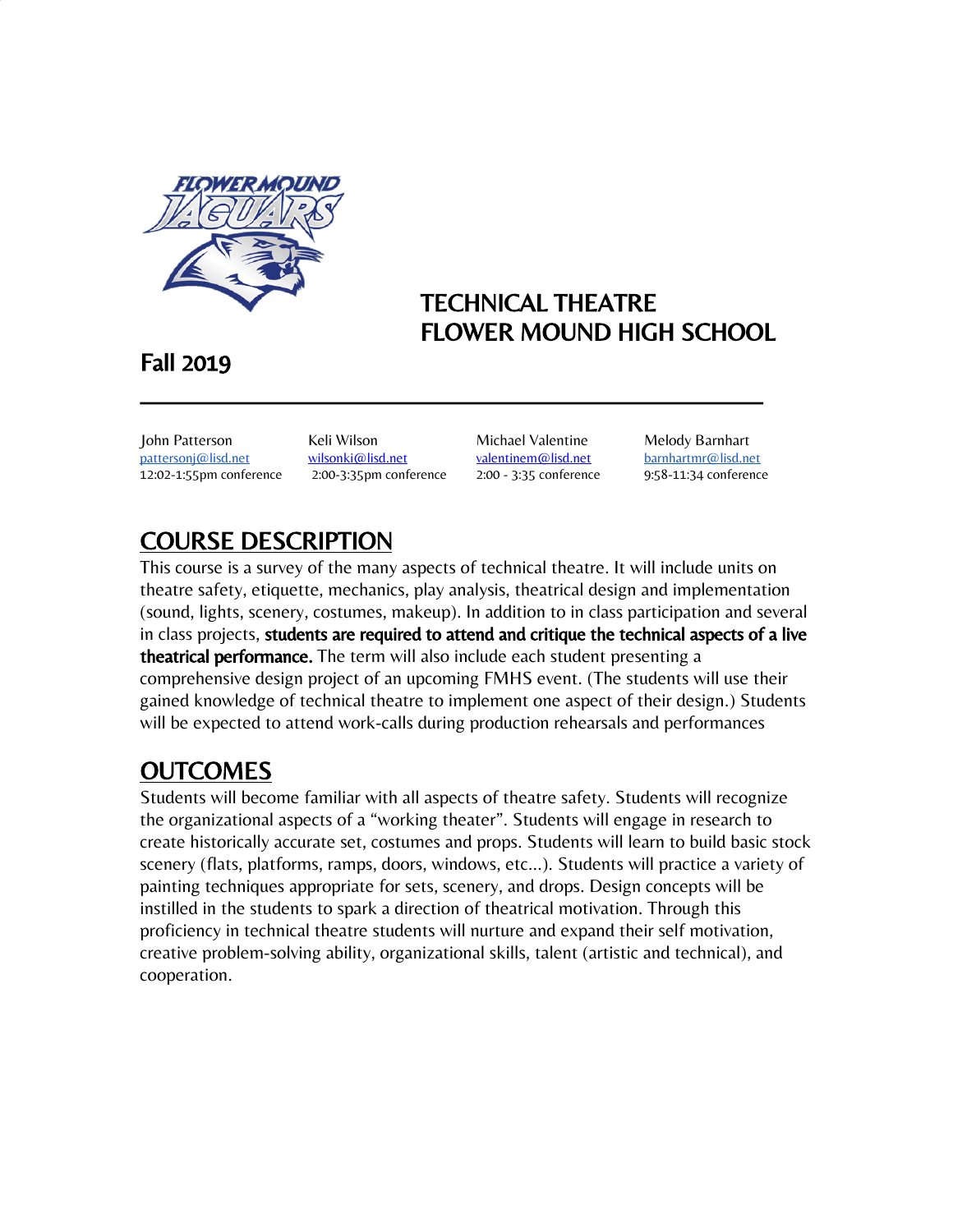## OUTLINE OF EDUCATIONAL FOCUSES

In the area of theatre safety, the student is expected to:

- a) Be familiar with facility and its basic operation
- b) Be familiar with theater safety terminology
- c) Show locations of exits, fire alarms, dressing rooms and storage spaces.

In the area of theatre organization, the student is expected to:

- a) Be familiar with all stage crew positions and their responsibilities
- b) Be able to discuss theatre hierarchy
- c) Participate in, at least, one crew position during the term

In the area of historical research, the student is expected to:

- a) Portray theatre as a reflection of life in a particular time, place and culture
- b) Analyze a script for mood, setting requirements, and time period.

In the area of set construction, the student is expected to:

- a) Identify basic tools necessary for a scene shop
- b) Learn the proper safety precautions for power tools in the scene shop
- c) Build a flat
- d) Use basic stock scenery to construct a set.

In the area of scenic painting, the student is expected to:

- a) Learn enlargement techniques
- b) Learn basic concepts of color
- c) Learn how to sponge, spatter, rag roll, dry brush, and stencil paint
- d) Experiment with paint mixing
- e) Experiment wood graining and texturing

In the area of stage design, the student is expected to:

- a) Create an overall design concept
- b) Draw a floor plan for assigned show
- c) Design a color scheme
- d) Build or locate a prop, costume, or set piece

## ASSESSMENT

30%- minor grades (quizzes, in class participation, daily assignments) 50%-major grades (projects, tests) 20% play evaluation, workcall

### LIVE PLAY EVALUATION

All theatre students are required to see each FMHS play each (one per 9 week grading period). You must attend the entire show to receive full credit for the critique. MOST SHOWS HAVE AN INTERMISSION. Each student is required to fill out the tech performance critique worksheet, one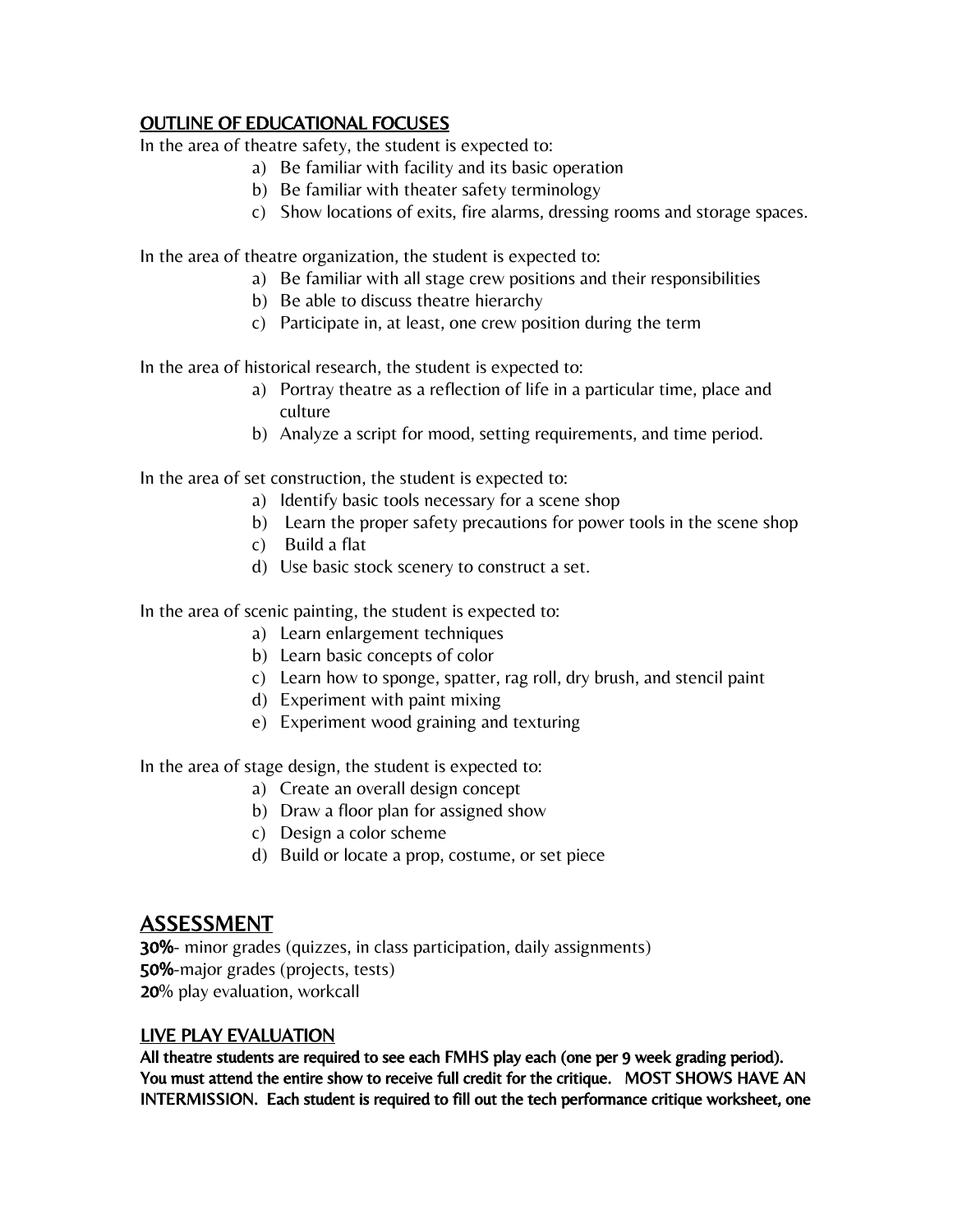for each show, for a test grade. All students are also required to provide a formal 5-paragraph typed review of ANY live, full length play production for a test grade. Critiques are due within 2 weeks after attending the performance. The last day to turn in the critiques is: Friday December 13 2019.

THERE IS NO ALTERNATE ASSIGNMENT FOR THIS GRADE. This is not a pay for a grade situation- It is meant to expose you to more theatre. If money is an issue, please approach me and I will assist you in attending a FMHS show.

### **Show dates**

Red Velvet Cake War September 19-21 Pinocchio October 17-19 November 14-16

## **TECH AFTER SCHOOL CALLS-**

All students are required to gain hands-on experience in an after school Tech call for one of our productions. Tech calls occur after school throughout the semester and students must sign-up for a time on Canvas to attend. Students **MUST sign-up for a minimum of one call** (1.5 hours) and maximum of four (6 hours) Tech callsAll students must register for their first work call on Canvas by August 30. Tech calls contributes to a grade that counts 20% of the students overall grade.

**4 Hours=100**

- **3 Hours=90**
- **2 Hours=80**
- **1.5 Hours=70**

At each Tech Call, students clock in and out to document that they were on-time and attended the entire work call.

### LATE ASSIGNMENTS/FINALS

MINOR GRADES- $1<sup>st</sup>$  day late=30 point deduction; 10 points each additional day MAJOR GRADES-May retake for 70 Student is responsible for scheduling make-up or retake assignments The last day to turn in missing assignments is **Friday December 13, 2019** 

#### Midterm and final exam each count 15% of nine weeks grade CLASS FEE

There is a \$25 class fee for supplies that will be taken up during the first two weeks of school. If you choose not to pay the class fee, a supply list will be given to you. These supplies are necessary for completion of the course.

RESOURCES The Stage and The School, Harry K. Schanker & Katherine Anne Ommanney Play It Safe – safety video Stage Lighting Revealed, Glen Cunningham Designing and Painting for the Theatre, Lynn Pecktal Stage Management Handbook, Daniel A. Ionazzi Theatrical Design and Production, J. Michael Gilette History of the Theatre, Glynne Wickham Stage Makeup, Richard Corson Costumes For The Stage. Shelia Jackson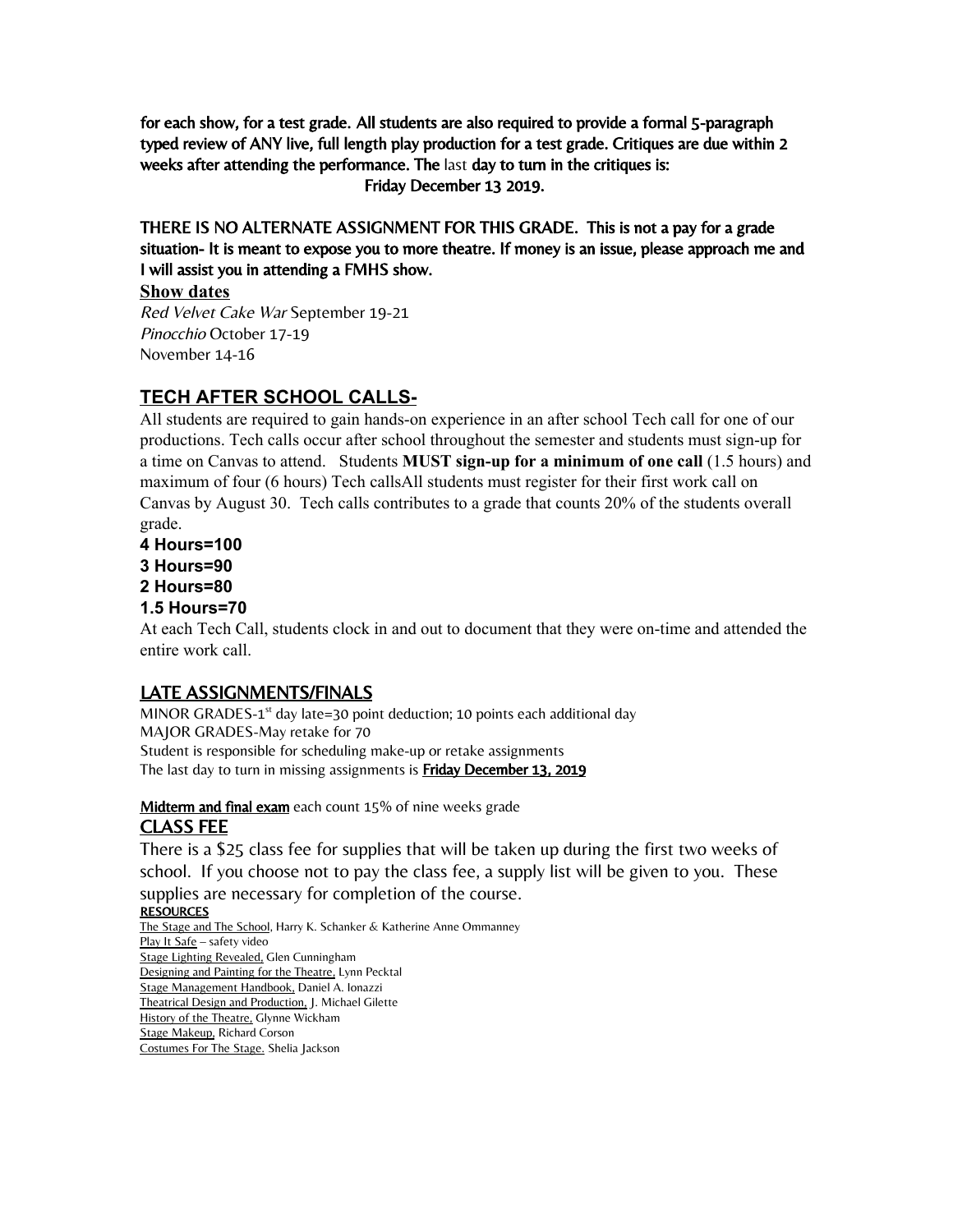

THINGS PARENTS (and students) SHOULD KNOW ABOUT **TECHNICAL** THEATRE

At Flower Mound High School, Tech Theatre is considered part of the Theatre Department. Technical theatre should be fun and educational, but also a lot of work. In addition to the work of design, tech theatre includes a large amount of tedious physical labor in bringing those designs to fruition. And there is always a clean-up! Technical theatre requires a student that is self-motivated and dependable, one who can stay "on task" without constant supervision.

#### Theatre Evaluation

All theatre students are required to see and critique a live theatre production during the course of semester. Students enrolled in a tech class will be asked to evaluate the technical elements of the production for their validity, believability, unity, and conceptualization. Each student will be given a set of guidelines for writing the paper, which must be typed in order to receive credit. Papers must be turned in to the teacher within 2 weeks of seeing the play and must be accompanied by a ticket stub or program to receive credit.

#### **Show dates**

*Paws (September 19-21); Stage Prents (October 17-19); Studio Prents (November14-16)*

#### Work Calls

All students MUST attend a total of 3 hours of work calls. There will be multiple opportunities to fulfill this requirement this semester. These work calls are vital to the growth and expansion of a top-notch theatre department, and are necessary to keep productions on schedule for a performance. Students are required to keep track of the time card in order to receive credit, or attend another work call if it is lost. There is no alternate assignment for missing a work call.

#### Class Fee

There is a \$25 class fee for supplies that will be taken up during the first two weeks of school. This must be paid by check or exact change. If you choose not to pay the class fee, a supply list will be given to you. These supplies are necessary for completion of the course. Fees can be paid online or in check/exact change to their teacher. Online fees can be paid at:

<https://bit.ly/2KCjMPp>



If you have any questions, please feel free to contact me at any time. Please keep this page for future reference.

Thank you,

John Patterson Keli Wilson Michael Valentine Melody Barnhart